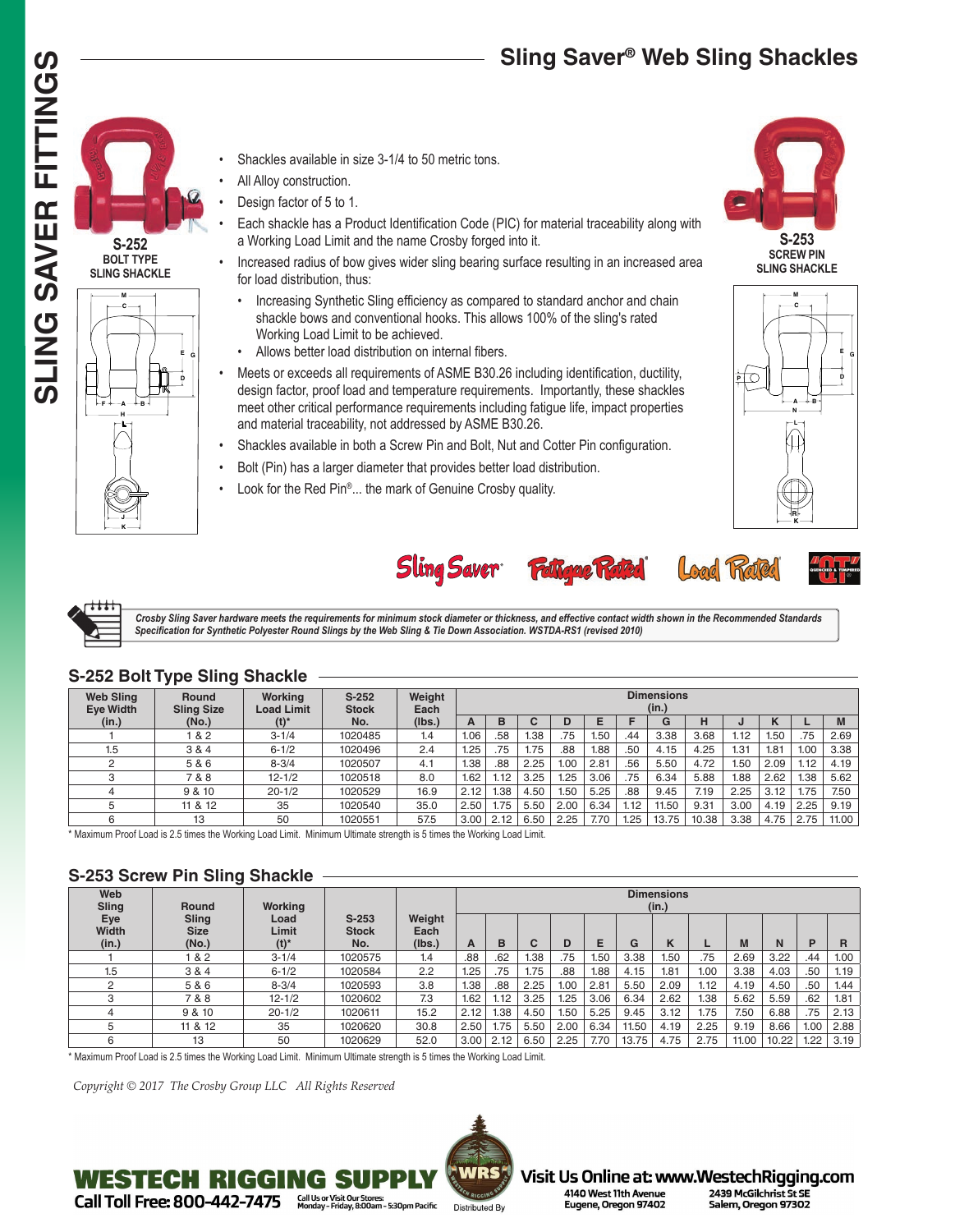

### **S-255 Spool**

**•** The "Spool" is designed to keep the load centered on the pin, thus keeping the sling positioned correctly in the shackle bow.

| Working<br>Load  | $S-255$             | Weight<br>Each<br>(Ibs.) |      | -D   |      |     |  |
|------------------|---------------------|--------------------------|------|------|------|-----|--|
| Limit<br>$(t)^*$ | <b>Stock</b><br>No. |                          | A    | B    | C    | D   |  |
| $3 - 1/4$        | 1020903             | .33                      | 1.25 | .81  | .75  | .19 |  |
| $6 - 1/2$        | 1020912             | .57                      | 1.50 | .94  | 1.00 | .25 |  |
| $8 - 3/4$        | 1020921             | .89                      | 1.75 | 1.05 | 1.19 | .31 |  |
| $12 - 1/2$       | 1020930             | 1.45                     | 2.00 | 1.31 | 1.50 | .38 |  |
| $20 - 1/2$       | 1020939             | 2.79                     | 2.50 | 1.63 | 1.88 | .44 |  |
| 35               | 1020948             | 2.40                     | 3.25 | 2.13 | 2.25 | .50 |  |
| 50               | 1020957             | 4.06                     | 3.75 | 2.38 | 2.75 | .62 |  |
|                  |                     |                          |      |      |      |     |  |



Maximum Proof Load is 2.5 times the Working Load Limit. Minimum Ultimate strength is 5 times the Working Load Limit.



### **S-256 Link Plate**

**•** The "Link Plate" is designed to connect two (2) S-252 or S-253 "Sling Saver" Shackles together.

|                  |                     |                | $\cdot$ $\cdot$            |      |       |      |      |  |  |  |  |
|------------------|---------------------|----------------|----------------------------|------|-------|------|------|--|--|--|--|
| Working<br>Load  | $S-256$             | Weight         | <b>Dimensions</b><br>(in.) |      |       |      |      |  |  |  |  |
| Limit<br>$(t)^*$ | <b>Stock</b><br>No. | Each<br>(lbs.) | A                          | в    | C     | D    | Е    |  |  |  |  |
| $3 - 1/4$        | 1020785             | .83            | .75                        | 1.50 | 3.38  | .81  | 1.88 |  |  |  |  |
| $6 - 1/2$        | 1020796             | 1.62           | 1.00                       | 1.75 | 4.12  | .94  | 2.25 |  |  |  |  |
| $8 - 3/4$        | 1020807             | 2.71           | 1.25                       | 2.00 | 4.75  | 1.06 | 2.62 |  |  |  |  |
| $12 - 1/2$       | 1020818             | 5.18           | 1.50                       | 2.50 | 6.00  | 1.31 | 3.37 |  |  |  |  |
| $20 - 1/2$       | 1020829             | 8.19           | 1.75                       | 3.00 | 7.00  | 1.62 | 3.75 |  |  |  |  |
| 35               | 1020840             | 17.19          | 2.00                       | 4.00 | 9.25  | 2.12 | 5.00 |  |  |  |  |
| 50               | 1020851             | 37.40          | 2.88                       | 5.00 | 10.50 | 2.38 | 5.75 |  |  |  |  |



**S-256 LINK PLATE**

\* Maximum Proof Load is 2.5 times the Working Load Limit. Minimum Ultimate strength is 5 times the Working Load Limit.





*See page 105 for more imformation on the above products and how these products are integrated into synthetic sling systems.*

# *The Rigging Triangle\_\_*

*An important aspect of rigging safety is knowing how to form a proper rigging triangle. The rigging triangle is formed any time two or more slings are connected to a load and load hook. It is important to remember that as the rigging triangle becomes flatter, the horizontal sling angles become smaller, which increases sling tension. To avoid this, a horizontal sling angle of 60 degrees or greater is considered optimal for all hitches. At a*  60 degree *angle, the sling tension multiplier is only 1.15, the side or angular loading is limited, and the crushing load is 50 percent of the sling tension, which is considered minimal. A helpful tip to verify that the slings are rigged at 60 degrees is to remember that a 60-degree sling angle is formed when an equilateral triangle is created. This means that the sling length will be equal to the distance between pick points.*

**WESTECH RIGGING S** 





Visit Us Online at: www.WestechRigging.com 2439 McGilchrist St SE 4140 West 11th Avenue Eugene, Oregon 97402 Salem, Oregon 97302